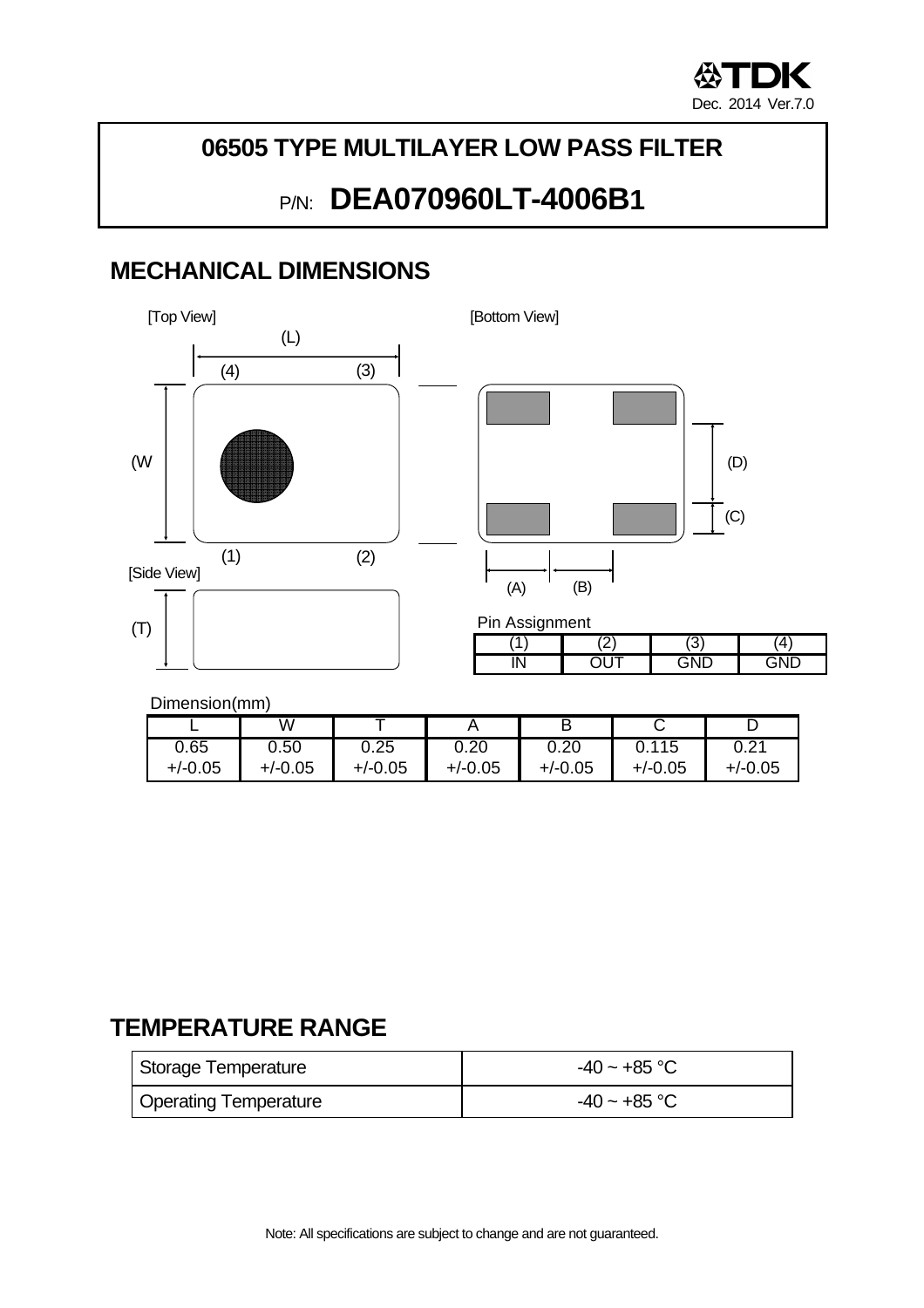

## **ELECTRICAL CHARACTERISTICS (Ta= +25 ± 5 °C)**

| No.            | Parameter             | Freq.(MHz)  | Spec. | Typ. | Unit |
|----------------|-----------------------|-------------|-------|------|------|
| 1              |                       | $824 - 915$ | 0.6   | 0.54 | dB   |
| $\overline{2}$ | <b>Insertion Loss</b> | $915 - 960$ | 0.7   | 0.64 | dB   |
| 3              |                       | 1648-1830   | 20    | 31   | dB   |
| $\overline{4}$ | Attenuation<br>5<br>6 | 1830-1920   | 25    | 43   | dB   |
|                |                       | 2472-2745   | 20    | 33   | dB   |
|                |                       | 2745-2880   | 25    | 38   | dB   |
| $\overline{7}$ |                       | 824-915     | 10    | 25   | dB   |
| 8              | <b>Return Loss</b>    | 915-960     | 10    | 20   | dB   |

#### **FREQUENCY CHARACTERISTICS**

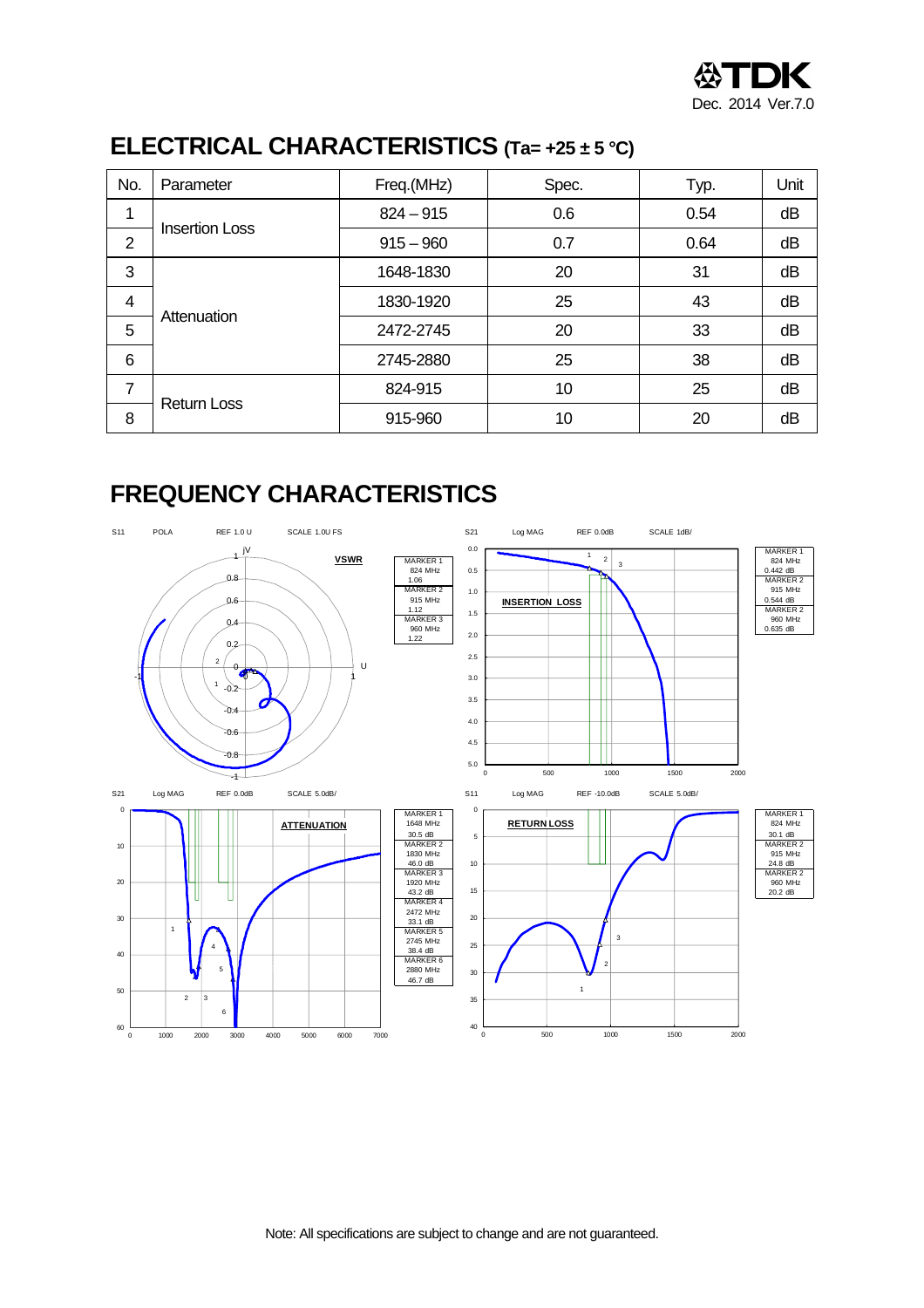

## **PCB PATTERN**